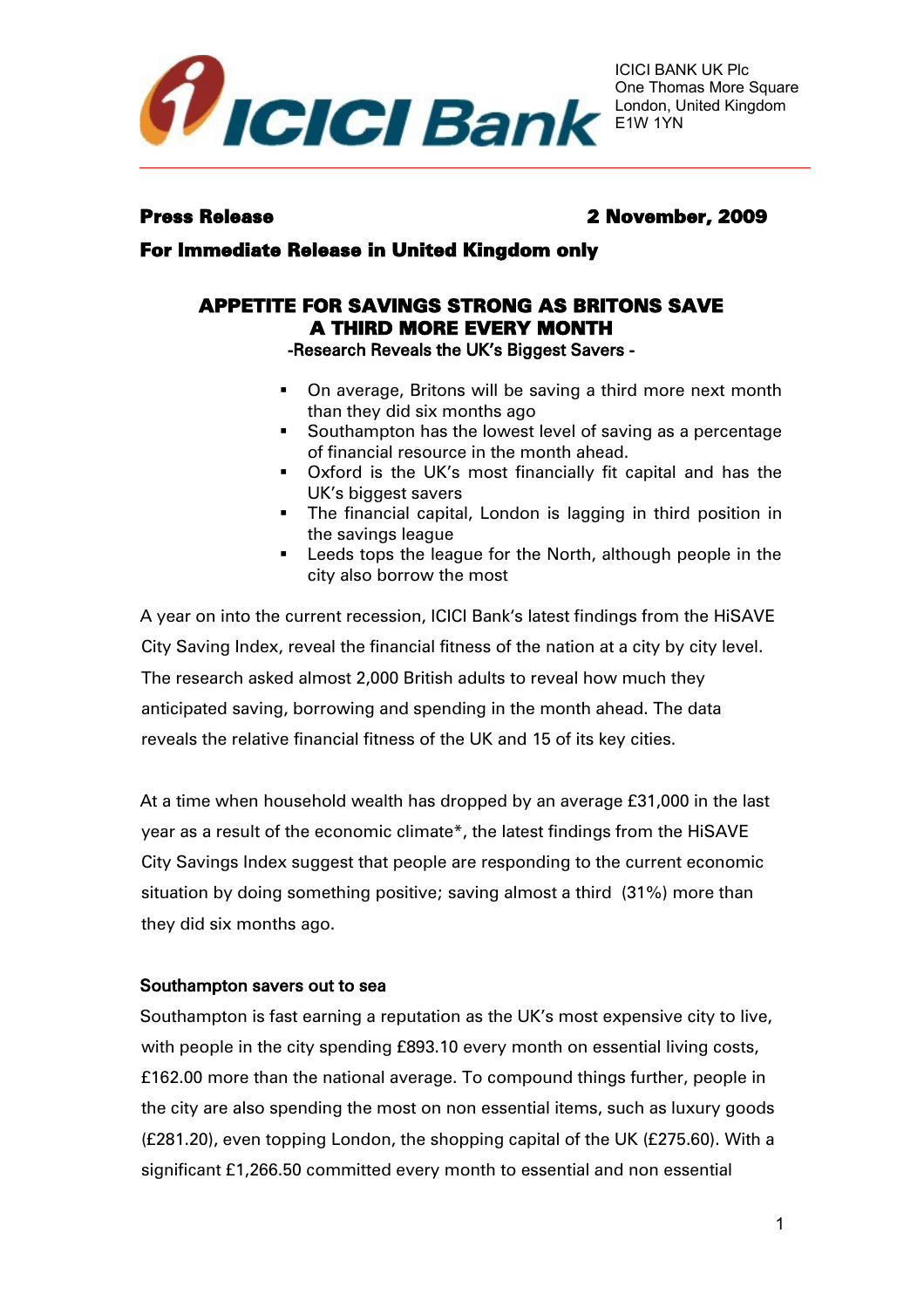

living, those in Southampton are saving the least as a percentage of monthly financial resources (7% or £92.20) and are planning on saving 30% less next month compared with six months ago - the biggest fall in savings across all UK cities.

# Oxford: Fitting fit for the future

In contrast, people living in Oxford are topping the league as Britain's financially fit capital. Despite being the second highest in terms of essential living costs (£818.80, compared with Southampton £893.10). They are also the UK's biggest savers; saving 17% of their totally monthly outgoings (£219.20 next month) a significant 45% more than they did in the same period six months ago (£151.00). People in City are also borrowing within their means (£47.10 next month) and are saving four times more than they plan to borrow.

# London: Cost of living drains savings

Despite the fact that London recently lost its position as one of the most expensive capital cities in the World to live in<sup>\*\*</sup>, people living in the Capital are spending more than any other city on essential living costs (£779.99) and non essential goods (£275.60). When it comes to savings, London is lagging in fourth position; Londoners plan to save £169.00 next month, behind Newcastle (£142.10), Oxford (£219.20), Cardiff (£160.80) and Plymouth (£135.50).

# Cardiff: eager savers

People living in the Welsh capital – Cardiff, are emerging at the UK's most eager savers, saving a significant 16% of their financial resource in the month ahead. They will be saving a huge 88% more than they did in the same period six months ago (£160.80 vs. £85.70). They are also frugal with their borrowing (£30.80) and are saving five times as much as they intend to borrow.

# 'Leeding' the Way in the North

Of the Northern cities, people living in the city are the best savers, with residents expecting to save 11% of their available capital next month. However they are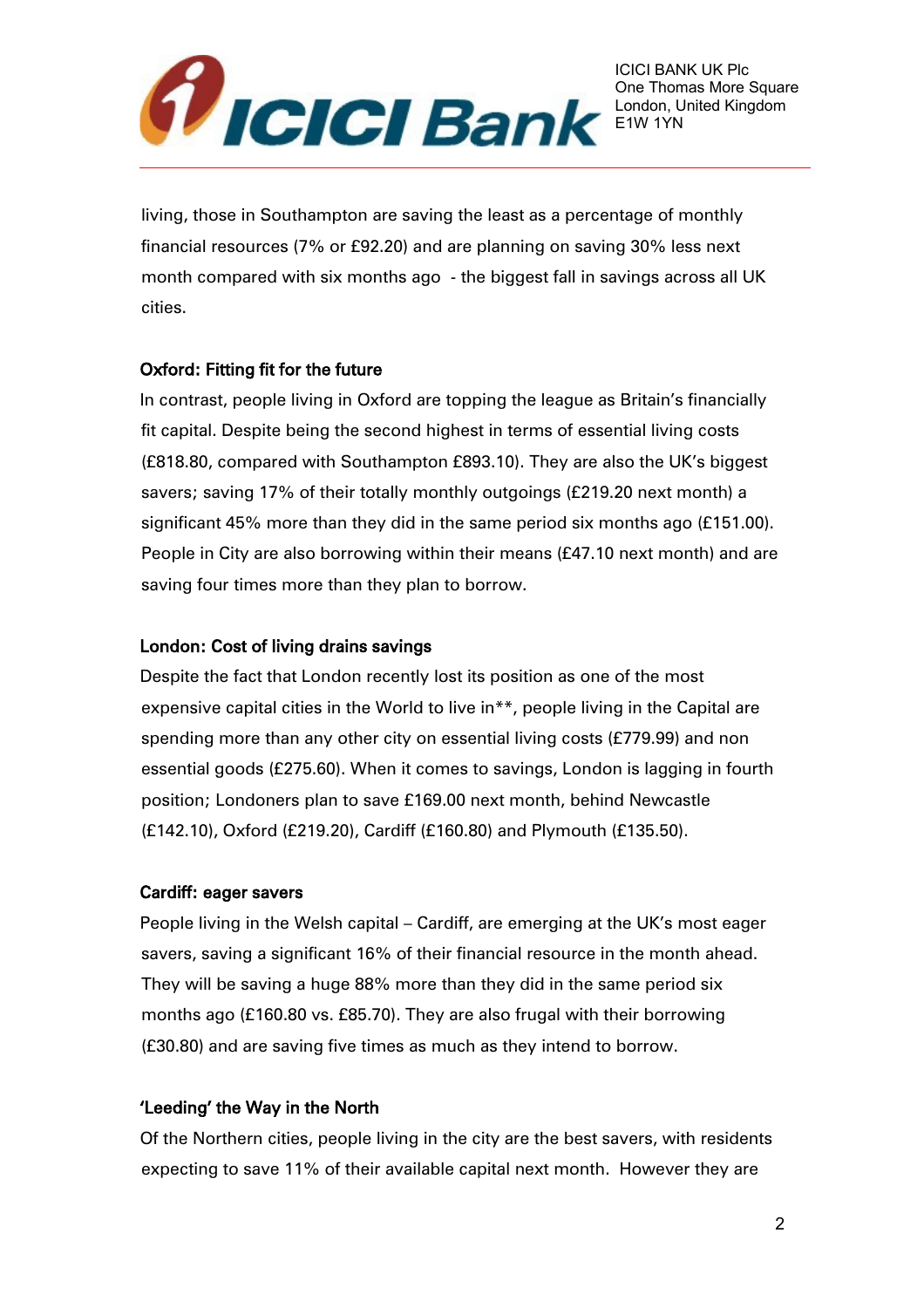

the UK's biggest borrowers, with people in the city borrowing almost twice as much next month as they did six months ago (£76.89 vs. £39.20).

#### Top and bottom cities for saving

| Saving                       | % of total monthly | Amount saved in | % difference |
|------------------------------|--------------------|-----------------|--------------|
|                              | outgoings saved in | the month ahead |              |
|                              | the month ahead    |                 | ago          |
| <b>Top Five Cities</b>       |                    |                 |              |
| Oxford                       | 17%                | £219.2          | $+45%$       |
| Cardiff<br>2.                | 16%                | £160.80         | $+88%$       |
| 3. London                    | 14%                | £169.00         | $+33%$       |
| $3 =$ Newcastle              | 14%                | £142.10         | $+22%$       |
| 4. Plymouth                  | 13%                | £135.05         | $+11%$       |
| 5. Manchester                | 12%                | £107.1          | $+14%$       |
| <b>National Average</b>      | 12%                | £129.2          | $+31%$       |
| <b>National average (Six</b> | 9%                 | £98.40          |              |
| months Ago)                  |                    |                 |              |
| <b>Bottom Cities</b>         |                    |                 |              |
| 4.Leeds                      | 11%                | £117.10         | $-10%$       |
| $4. =$ Bristol               | 11%                | £130.30         | $+34%$       |
| $4. = Birmingham$            | 11%                | £118.30         | $+29%$       |
| $4. = \frac{G}{9}$           | 11%                | £106.30         | $+18%$       |
| 3. Nottingham                | 10%                | £104.40         | $-11%$       |
| $3. =$ Norwich               | 10%                | £90.10          | $-5%$        |
| 2. Brighton                  | 9%                 | £95.00          | $+29%$       |
| $2. =$ Edinburgh             | 9%                 | £94.30          | $-6%$        |
| 1. Southampton               | 7%                 | £92.20          | $-29%$       |

# Overall Financial Health of the Nation

On average Britons expect to save 12% (129.20) of their total financial resource in the next month a significant 31% more than they were planning on saving six months ago (£98.40). They will also save almost three times as much as they intend to spend in new borrowing (£129.20 compared with £43.10), suggesting that the recession is encouraging Britons to trim down borrowing and boost savings in order to be financially fit for the month ahead.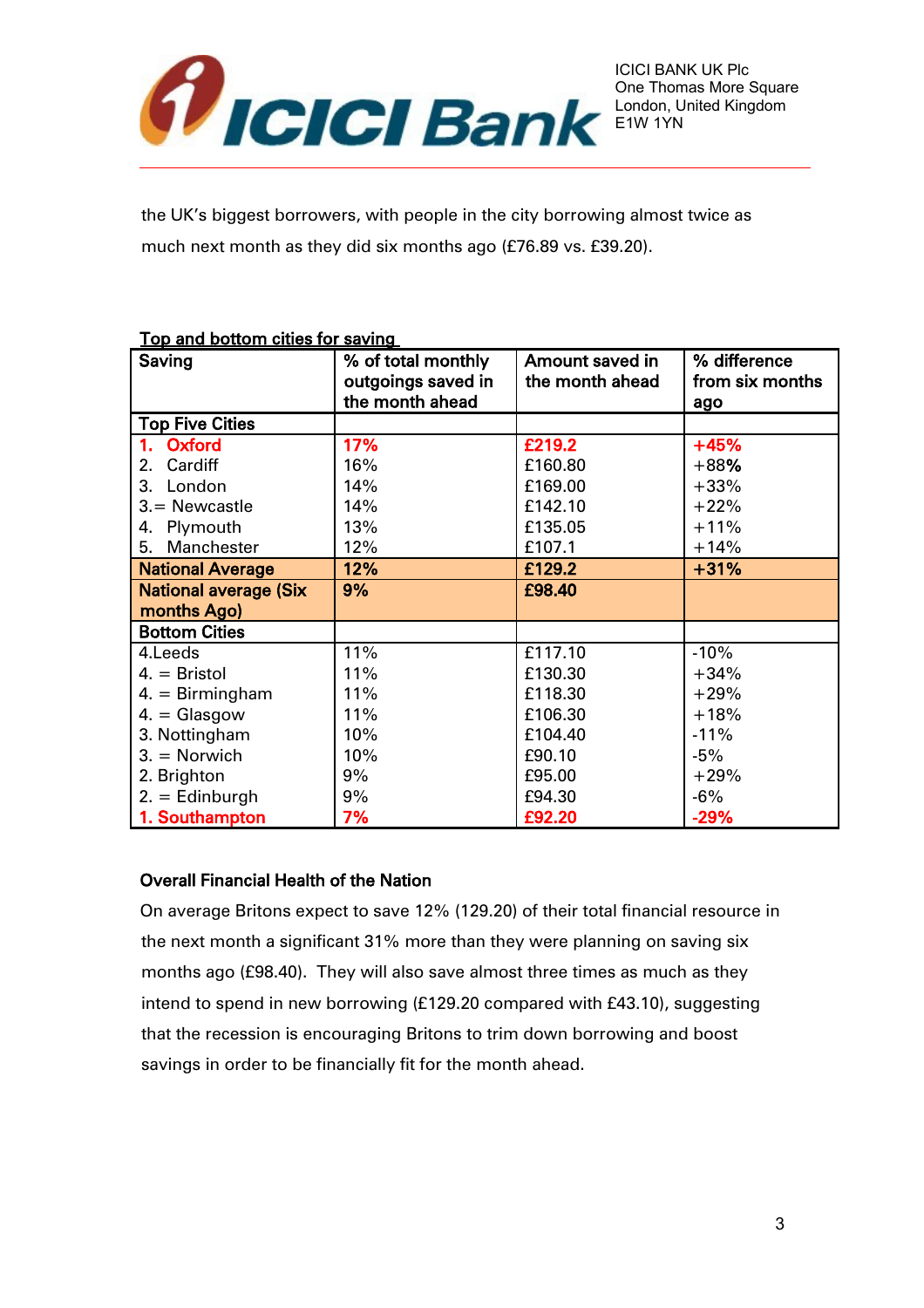

#### Anubrata Biswas, Head of Retail Banking, ICICI Bank UK PLC commented:

"It's encouraging that people are actively saving a significant 31% more than they were six months ago. People should make the most out of these savings by taking advantage of some of the great rates that are currently on offer. HiSave accounts continue to offer best buy interest rates up to 4.7% AER across a range of simple and straightforward savings products".

-ends-

For more information or to arrange interviews, contact: Guy Bellamy/ Lisa Donohue/ Rosie Dodd 020 7269 717/ 7219/ 7112 [Guy.Bellamy@fd.com/](mailto:Guy.Bellamy@fd.com/) [Lisa.Donohue@fd.com/](mailto:Lisa.Donohue@fd.com/) Rosie.Dodd@fd.com

### Notes to editors

\* BBC and Office for National Statisticshttp://news.bbc.co.uk/1/hi/business/8241480.stm \*\* Research by Investment Bank UBShttp://business.timesonline.co.uk/tol/business/economics/article6802135.ece

# Results in Detail

Expected Borrowing Behaviour for the Month Ahead and Financial Health

| City                    | <b>Expected spending</b><br>from new borrowing<br>in the month ahead<br>e.g. on credit cards<br>and overdrafts, and<br>excluding mortgages<br>(£) | Ratio saving /<br>borrowing in the<br>month ahead |
|-------------------------|---------------------------------------------------------------------------------------------------------------------------------------------------|---------------------------------------------------|
| <b>National average</b> | 43.10                                                                                                                                             | 2.99                                              |
| Plymouth                | 27.00                                                                                                                                             | 5.02                                              |
| Newcastle               | 30,60                                                                                                                                             | 4.64                                              |
| <b>Oxford</b>           | 47.10                                                                                                                                             | 4.65                                              |
| Leeds                   | 76.80                                                                                                                                             | 1.53                                              |
| <b>Bristol</b>          | 35,60                                                                                                                                             | 3.66                                              |
| Nottingham              | 49.30                                                                                                                                             | 2.12                                              |
| Edinburgh               | 34.20                                                                                                                                             | 2.76                                              |
| Southampton             | 24.50                                                                                                                                             | 3.75                                              |
| <b>Manchester</b>       | 39.70                                                                                                                                             | 2.69                                              |
| Birmingham              | 33.30                                                                                                                                             | 3.55                                              |
| London                  | 62.00                                                                                                                                             | 2.72                                              |
| Norwich                 | 37.40                                                                                                                                             | 2.40                                              |
| Cardiff                 | 30.80                                                                                                                                             | 5.22                                              |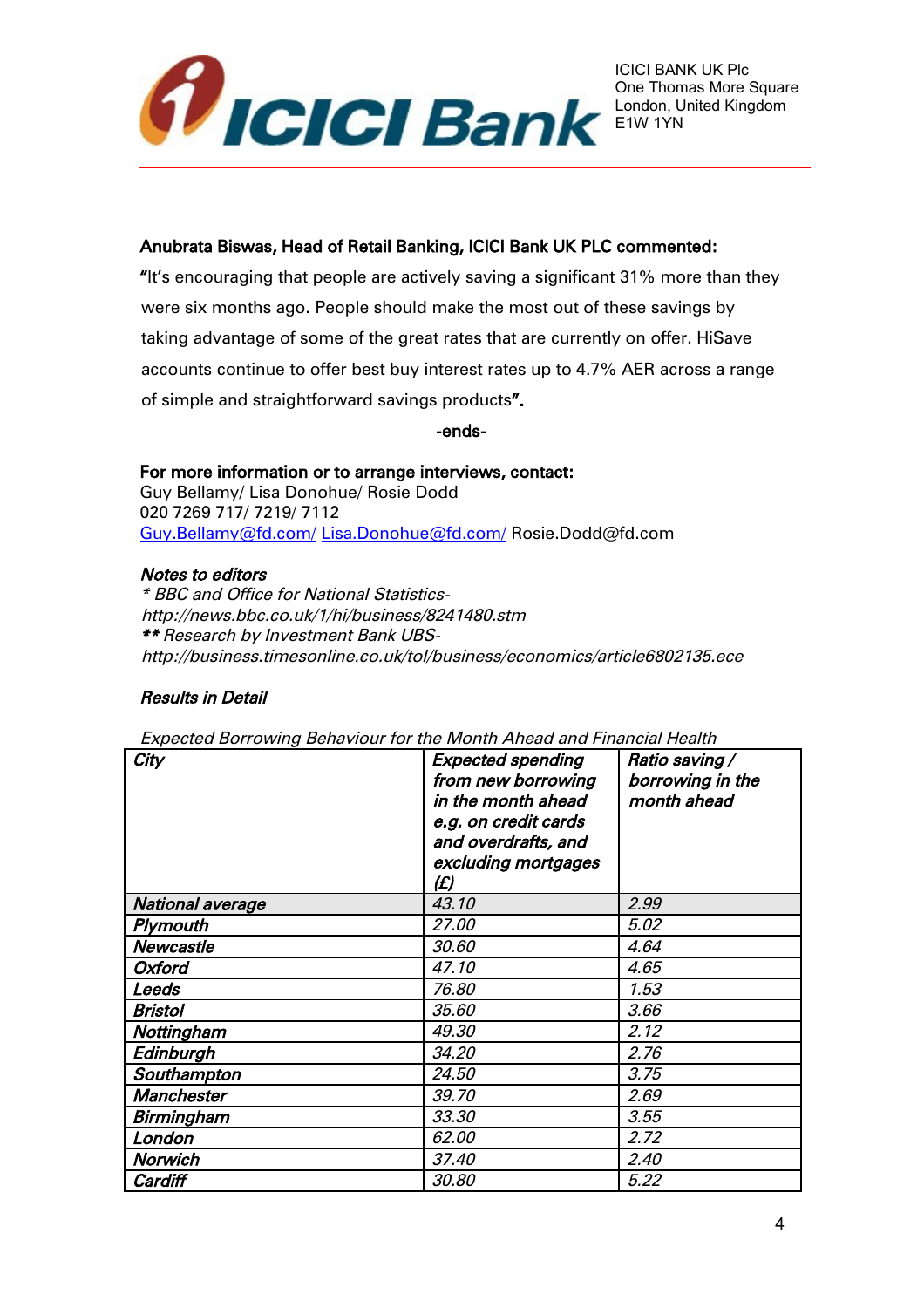

| יי<br>Glasgow         | n n<br>ЛC<br>49.OL                              | $\sim$<br>◠<br>2.10 |
|-----------------------|-------------------------------------------------|---------------------|
| ワー・ー<br>.<br>prignton | $\overline{\phantom{a}}$<br>-<br>$\mu$<br>40.OL | $\sim$<br>◠<br>Z.UY |

| City             | Expected<br>expenditure<br>on essential<br>costs in the<br>month ahead<br>(E) | Expected<br>expenditure<br>on non-<br>essentials in<br>the month<br>ahead (£) | Expected<br>savings in<br>the month<br>ahead (£) | <b>Total</b><br>financial<br>resource in<br>the month<br>ahead (£) | Expected<br>savings as a<br>percentage<br>of financial<br>resource in<br>the month<br>ahead $(%)^*$ |
|------------------|-------------------------------------------------------------------------------|-------------------------------------------------------------------------------|--------------------------------------------------|--------------------------------------------------------------------|-----------------------------------------------------------------------------------------------------|
| <b>National</b>  | 731.1                                                                         | 225.7                                                                         | 129.2                                            | 1,086                                                              | 12%                                                                                                 |
| average          |                                                                               |                                                                               |                                                  |                                                                    |                                                                                                     |
| London           | 779.9                                                                         | 275.6                                                                         | 169.0                                            | 1,224.50                                                           | 14%                                                                                                 |
| <b>Newcastle</b> | 660.0                                                                         | 216.5                                                                         | 142.1                                            | 1,018.60                                                           | 14%                                                                                                 |
| Plymouth         | 727.9                                                                         | 208.8                                                                         | 135.5                                            | 1,072.20                                                           | 13%                                                                                                 |
| Leeds            | 753.7                                                                         | 210.3                                                                         | 117.7                                            | 1,081.70                                                           | 11%                                                                                                 |
| <b>Oxford</b>    | 818.8                                                                         | 215.7                                                                         | 219.2                                            | 1,253.70                                                           | 17%                                                                                                 |
| Nottingham       | 725.2                                                                         | 202.2                                                                         | 104.4                                            | 1,031.80                                                           | 10%                                                                                                 |
| Southampto       | 893.1                                                                         | 281.2                                                                         | 92.2                                             | 1,266.50                                                           | 7%                                                                                                  |
| n                |                                                                               |                                                                               |                                                  |                                                                    |                                                                                                     |
| Manchester       | 595.3                                                                         | 200.3                                                                         | 107.1                                            | 902.70                                                             | 12%                                                                                                 |
| Cardiff          | 657.7                                                                         | 188.2                                                                         | 160.8                                            | 1,006.70                                                           | 16%                                                                                                 |
| <b>Norwich</b>   | 637.5                                                                         | 167.9                                                                         | 90.1                                             | 895,50                                                             | 10%                                                                                                 |
| Edinburgh        | 737.3                                                                         | 234.7                                                                         | 94.3                                             | 1,066.30                                                           | 9%                                                                                                  |
| <b>Bristol</b>   | 812.8                                                                         | 203.3                                                                         | 130.3                                            | 1,146.40                                                           | 11%                                                                                                 |
| Birmingham       | 719.6                                                                         | 259.3                                                                         | 118.3                                            | 1,097.20                                                           | 11%                                                                                                 |
| Glasgow          | 648.4                                                                         | 221.2                                                                         | 106.3                                            | 975.90                                                             | 11%                                                                                                 |
| <b>Brighton</b>  | 751.4                                                                         | 234.7                                                                         | 95.0                                             | 1,081.10                                                           | 9%                                                                                                  |

\* Rounded up to the nearest %

1. The HiSAVE research was conducted by Vision Critical among a weighted, GB representative sample of 1,962 adults between 8th -11th September 2009. This sample was supplemented to give a minimum representative sample of 100 people in each of the 15 cities surveyed.

2. Photography and further HiSAVE product information is available on request. 3. The HiSave City Saving Index will be published every three months to reveal the changing financial fortunes of British cities. To be added to the priority email list for forthcoming releases, email your contact details to: *icicipressuk@fd.com* 4.About HiSAVE and ICICI Bank UK PLC (website [www.hisave.co.uk](http://www.hisave.co.uk/) and [www.icicibank.co.uk\)](http://www.icicibank.co.uk/):

HiSAVE is ICICI Bank UK PLC's range of interest online savings accounts. About 175,000 UK savers trust HiSAVE to look after their hard-earned savings. The HiSAVE savings range consists of: